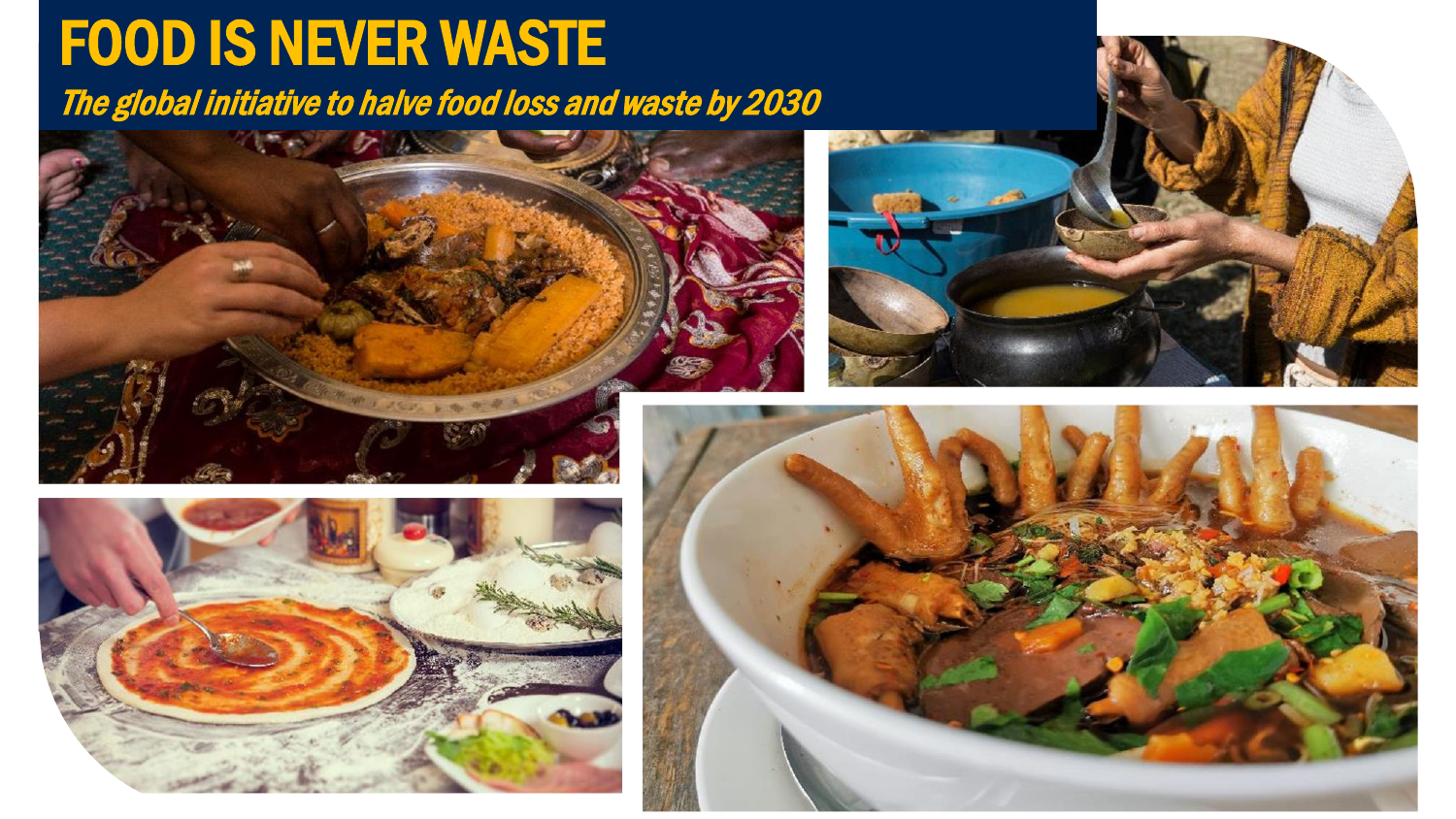## Target-Measure-Act

- Diagnostics: baseline assessment of FLW levels to identify solutions.
- Farm losses: Investment in technologies & practices to reduce food losses.
- Supply chains: Launch initiatives where food companies reduce their own FLW & engage their suppliers (& customers).
- Household food waste: Launch consumer-facing awareness behaviour change campaigns to tackle food waste in the home.
- Circular economy public policies: Design and implement policies that prevent food ending up in landfill.
- Monitoring: Independently monitored and transparent country and company food waste data.
- Financing: Launch 'Investment Fund' to attract public and private money to de-risk financing technologies and enterprises.